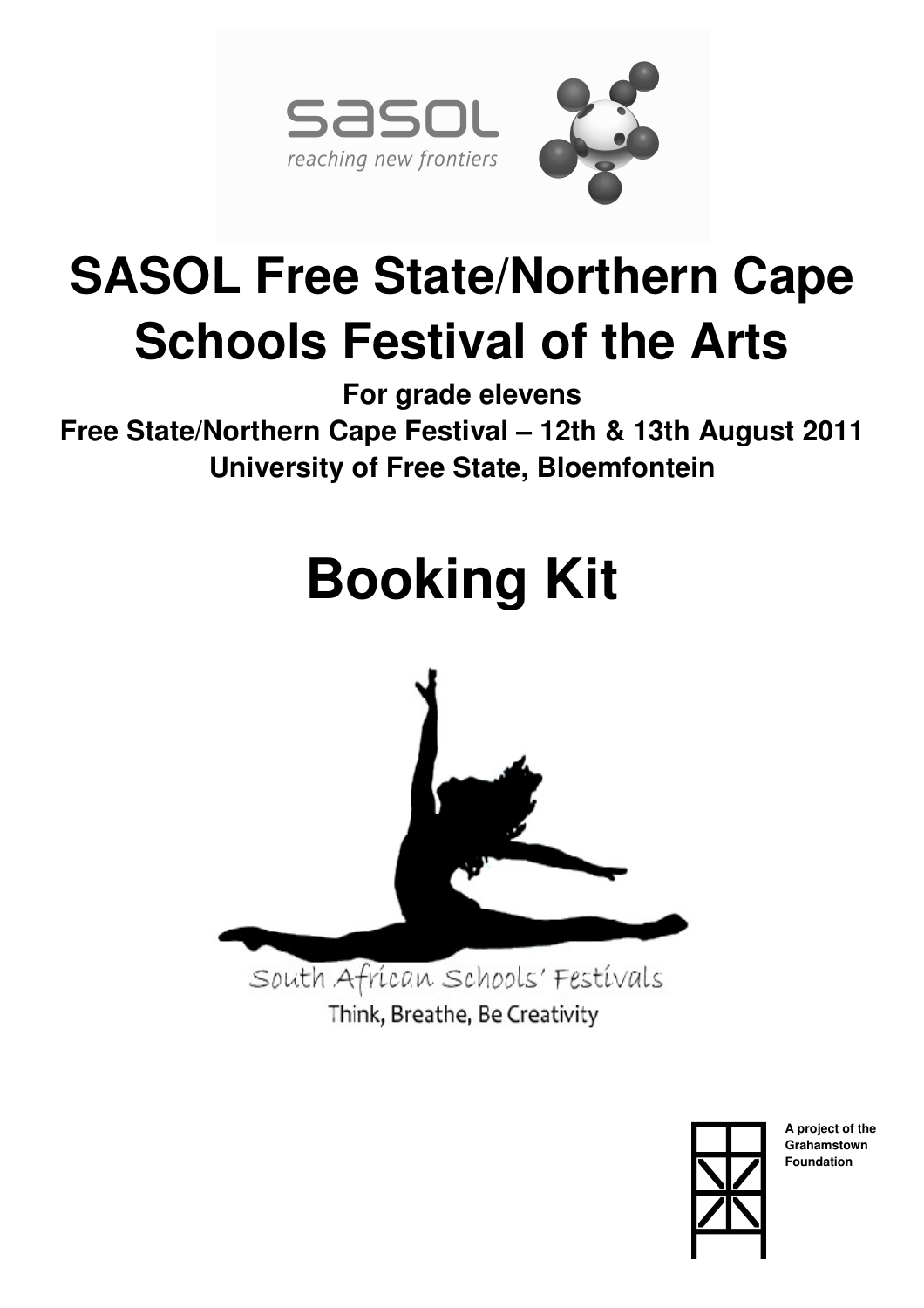## **Contents**

**Festival Enrolment Form & Workshop Form – please download separately** 



## **The South African Schools Festivals**

Invite you to be part of a life-altering, mind-blowing, soul-soaring experience with the arts! Join with over 6 000 young South Africans of different backgrounds doing just that around the country. Let the **brilliant shows** stir your soul; let the **handson workshops** empower you and draw out your potential; feel the **lectures** stretch your mind, and let the rich mix of **people** you'll meet broaden your mind.

## **What does the festival offer?**

- Two jam-packed days of intense and varied arts experiences;
- Non-competitive interactions with 400 grade eleven learners and their teachers, representing schools from all over the Free State/Northern Cape;
- The chance to experience the wonderful facilities at University of Free State, Bloemfontein;
- The chance to discover new things about the arts, your friends, your teachers, other grade elevens from other schools, and yourselves;
- A cultural feast within an intense but carefully structured and varied programme of arts related activities.

## **The festival aims to:**

- Enrich the cultural and educational life of our province's young people;
- Highlight the power of the arts as a universal tool of communication and empowerment;
- Ignite a life-long passion for the arts in young people.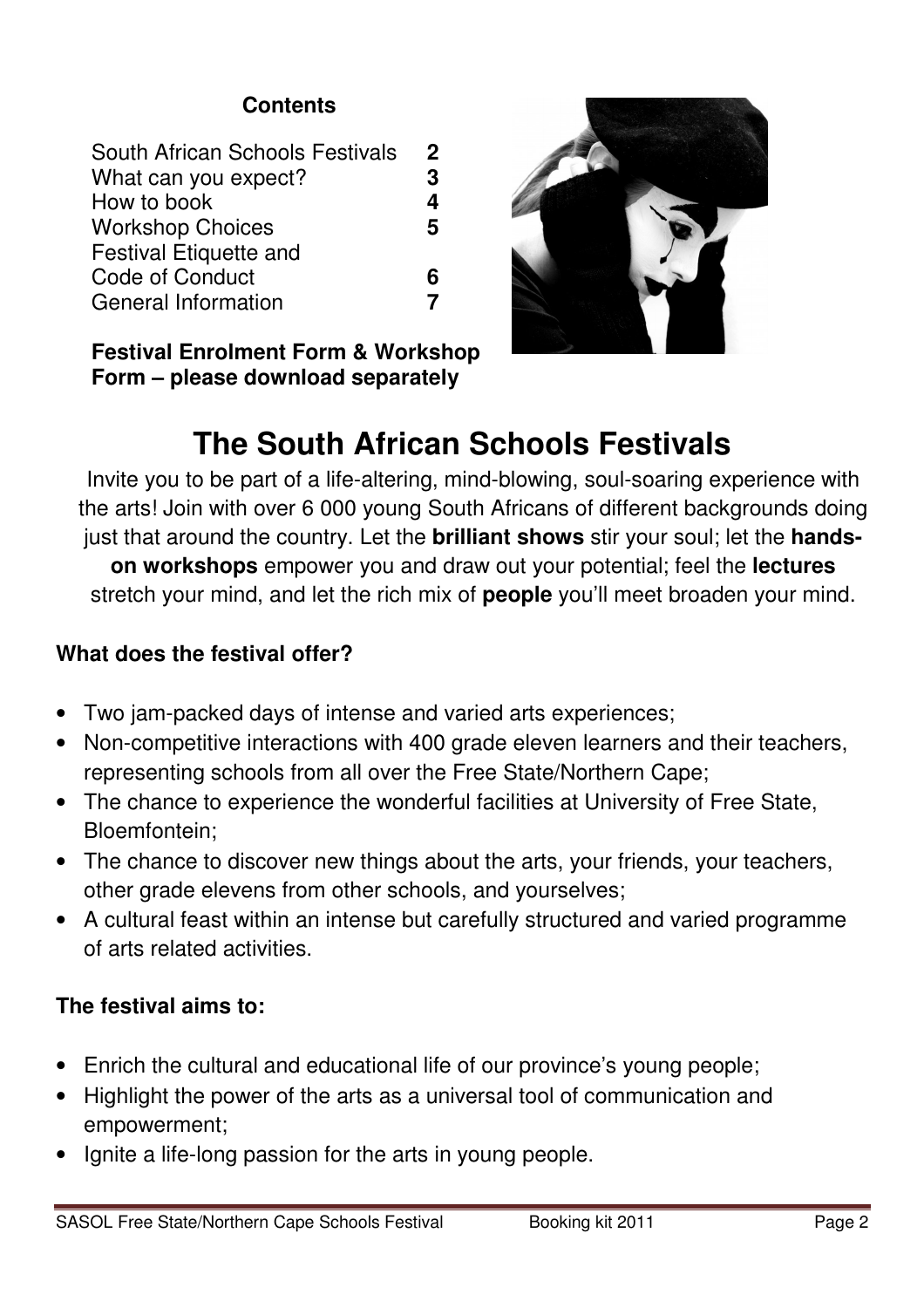## **Take advantage of ...**

• **Excellent value for money!** 

R320 per delegate – and you get all this:

## • **A vibrant inspiring programme!** In a jam-packed two days you will experience: a stunning **Keynote Address** designed to motivate and inspire; **hands-on workshops** with skilled and vibrant workshop leaders – choose from a selection of drama, dance, visual arts, writing and music; **Theatre, Dance and Music** that will make you laugh, cry, and shout for more; **lectures** to make you see things in a whole new way ... and **light meals** to keep you going!

## **Our contact details are as follows:**

The Manager Schools Festivals Grahamstown Foundation PO Box 304 Grahamstown, 6140

## **Some ideas for saving those cents ...**

The earlier you commit to attending the festival the easier it becomes to get there! Use your imagination and embark on entrepreneurial efforts of all kinds ... civvies days ... raffles ... cake sales...

## **Further sponsorship and contact details ...**

Limited sponsorship is available to those in need who apply in good time. If you have done all you can to raise money, but fall short of the full amount, you may apply in writing for additional sponsorship. **Please note**: Closing date for

sponsorship requests is on

## **24 June 2011.**

Telephone: 046 603 1107 Fax: 046 622 7462 Email: lily.may@foundation.org.za Website: http://schoolfest.foundation.org.za Facebook : Schools Festivals

**"It was a once-in-a-lifetime experience for my learners. It has positive and inspiring effect on them. The whole vibe of energy, atmosphere and prospects are new, different and uplifting. Thank you for helping to breathe life into my learners."** 

**-Teacher, 2010**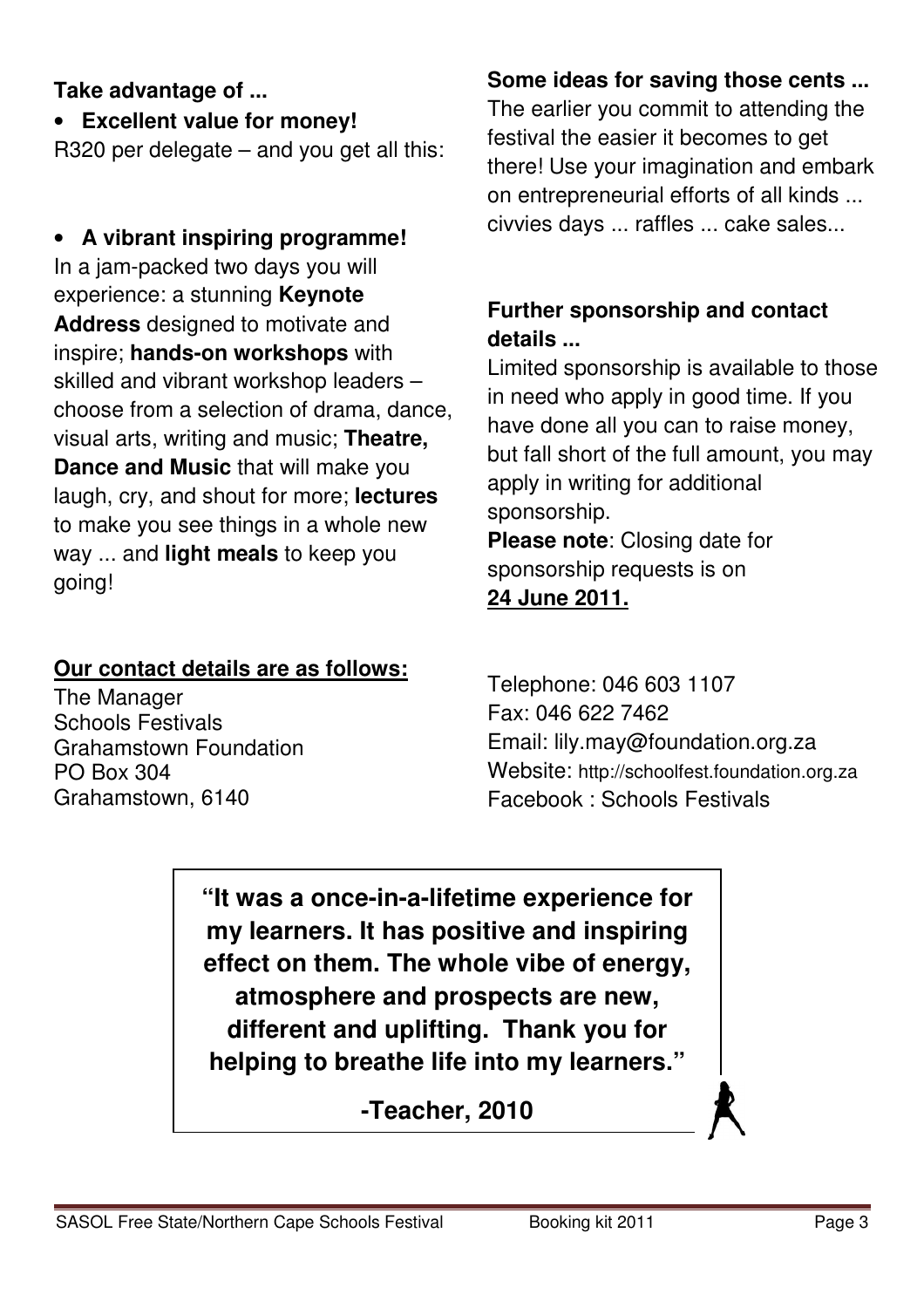## **How to book:**

### **Closing date for enrolments: Final Closing Date: 24 June 2011**  *(Note: Subject to space still being available by this date)*

**NOTE:** Numbers are limited to the available seats in venues and the workshops on offer. The closing date allows the organisers time to prepare a well planned event. We cannot accommodate delegates who just "arrive" without letting us know well beforehand. Confirmation of delegates is on a first come, first served basis while space is available.

#### **Festivals can be full BEFORE closing date.**

#### **Four easy steps to enrol:**

**1. ENROLMENT FORM:** Remove the centre page **"Free State/Northern Cape Schools Festival Enrolment Form"** from this booklet. Kindly complete ALL the information on both sides and fax it to us.

**2. GENERAL:** Enter the name and address of your school. Please be sure to enter the telephone and fax numbers, as well as teachers' cell numbers. **NB** Fax numbers enable us to confirm enrolments and give delegates important last minute information, e.g. the starting and finishing time of each day.

#### **3. WORKSHOPS:** Enter your names and those of your pupils on the **"Workshop &**

**Enrolment Form"** (centre pages) and fax it to us. Leave the "Workshop Choices" section blank and complete and re-fax it once we have sent you the workshop information.

Workshop information will be sent to you when we receive your enrolment form. When you receive the workshop information, each learner should choose five workshops from the list, and their choices should be entered into the appropriate box on the Workshop Enrolment Form. Please duplicate the form should you need more space.

**4. PAYMENT:** Payment made *before* 24 June 2011 will secure your booking (subject to available space.) Enrolments are accepted on a first come, first served basis. Both learners and teachers are liable for the enrolment fee.

Payment can be made in two ways:

#### **a) By direct deposit** to: *The Grahamstown Foundation Standard Bank, Grahamstown Branch code 050917 Account number 081 996 071*

**NB:** Please write **FS/NC Festival** on the deposit slip and fax it, with **both** of your enrolment forms, to *Fax number 046 622 7462* 

**OR**

 **b) By cheque** made out to the *Grahamstown Foundation*, and posted with your enrolment form to: *Schools Festivals, Grahamstown Foundation PO Box 304, Grahamstown, 6140* 

**CANCELLATION FEE:** In the event of a cancellation, a cancellation fee of R160 will be levied plus any costs incurred e.g. food that has been booked and paid for by the organisers. The remaining sum will be refunded **after** the festival and only on a **written request** for a refund with a doctor's note or note from the parent(s) / guardian(s).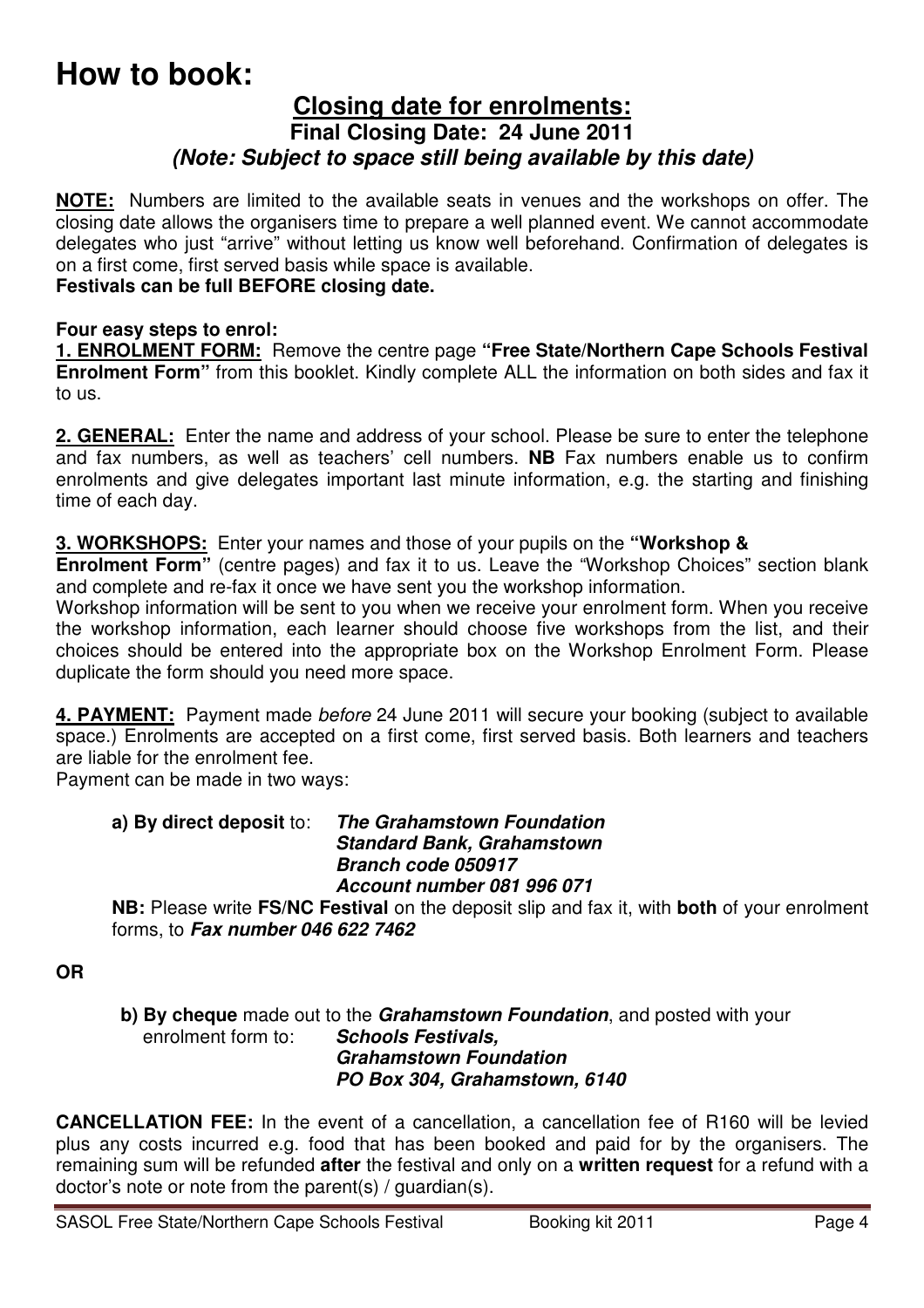## **About the Workshop Choices**

Please send us your Eastern Cape Schools Festival Enrolment form so that we can send you the list of workshop choices as soon as possible. Delegates who make their choices early stand an excellent chance of getting the workshops that appeal to them the most! Delegates can look forward to a vibrant and exciting selection of workshops. The following is a selection of what has been offered in the past:

**Out the Box** - This workshop encourages creative thinking by putting you on the spot and encourages you to think out the box with a range of practical exercises.

**Music Making** - Music drips through our veins, pumps out the rhythm of heartbeats...Come see what music we can create together using everyday rhythms.

**Shukum Uthethe (move & speak)** - Wake up! Youth of our nation! Wake up! and join us on this Drama and Dance journey. Speak out, throw your body and free your mind!

**Dare to Direct!** - A director supervises the integration of all theatrical elements, such as acting, staging, lighting, and is required to realise the writer's conception.

**The Power of Theatre** - Develop your unique talents & share them with others - learn how to create plays & thrill your audience.

**Explode!** - The ability to write and create our own stories lies within all of us. This workshop will focus on methods and exercises for extracting ideas and putting them into practical, theatrical use.

**Life is a Cabaret** *-* Cabaret is one of the most flexible and versatile forms of theatre and was born out of a need to take a stand. Learners will get a chance to talk about what bothers them and explore ways of expressing themselves through words, music and movement.

## **and much much more!**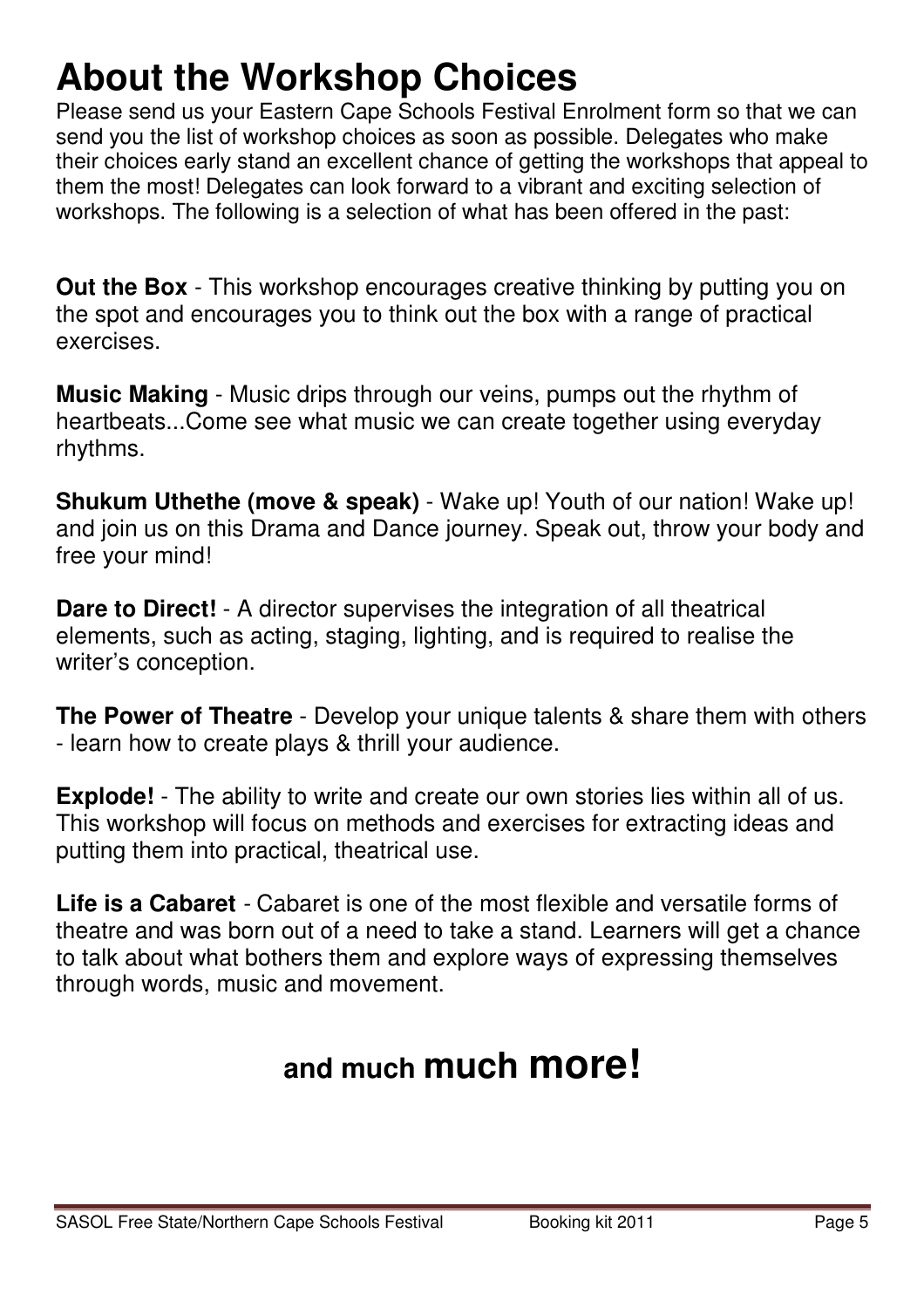## **Festival Etiquette and Code of Conduct Please discuss this with pupils before arriving at the festival.**

Teachers/chaperones are kindly asked to monitor the behaviour of their delegates in venues.

- 1. All delegates are subject to the Code of Conduct at all times during the festival. You are kindly asked not to jeopardise future festivals with poor behaviour.
- 2. Delegates are kindly asked to respect the property of our hosts and not to cause damage to property in any way.
- 3. Please be punctual for the start of all performances, lectures, and workshops. Latecomers can disturb performers, and organisers reserve the right to keep latecomers out of the theatre venues until a suitable interval. Most productions do not have an interval.
- 4. Once seated in theatres we ask you to respect the theatre process and not to disrupt the experience of those around you by coming and going during a performance, or engaging in disruptive behaviour e.g. talking.
- 5. No food or drink may be consumed in theatres or workshop venues.
- 6. Please understand that in the interests of developing empowered, richer, fuller, human beings it is important to promote socially acceptable modes of behaviour amongst our delegates. We need all delegates to be bright-eyed and refreshed for the busy programme they will have ahead of them; a good night's rest will be imperative during the festival.

**By observing these basic courtesies, we hope to establish an audience that is both respectful and sensitive to the needs of performers and fellow audience members, and to promote a more receptive environment where all present may enjoy the event.** 

## **Please remember to switch your cell phone OFF and keep it in a safe place!**

# **Thank you**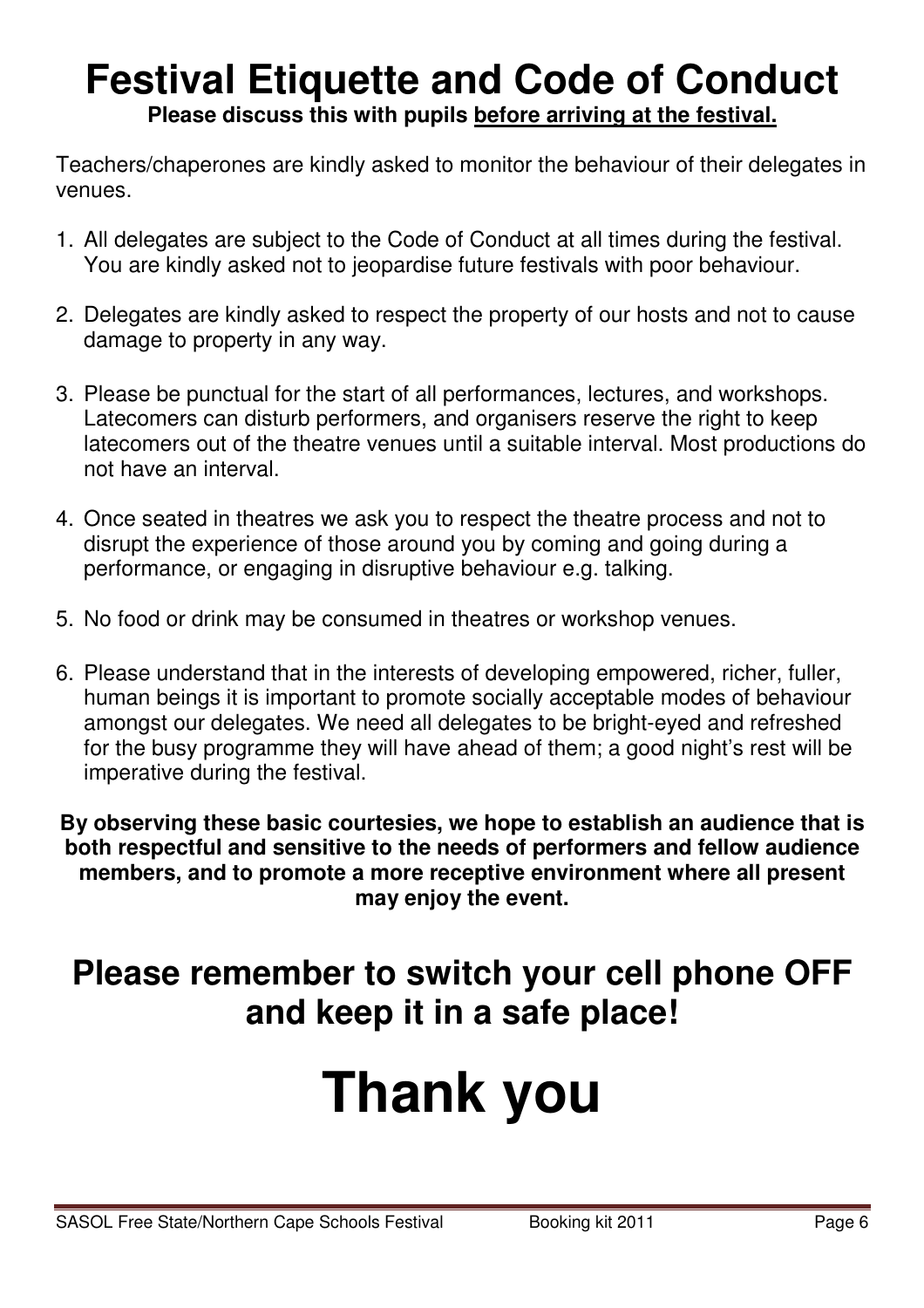## **General Information**

- **Dates:** Free State/Northern Cape Festival 12th & 13th August 2011
- **Cost:** R320 per delegate (Teachers and learners are liable for the registration fee)
- **Times:** *Provisional (to be confirmed): 12th August 07h30 17h30*

 *13th August – 08h30 – 17h30* 

**Venue:** University of Free State, Bloemfontein

## **Closing date for enrolments:**

## **Final Closing Date for all schools: 24 June 2011**

## **Registration**

The festivals start with REGISTRATION from 07h30 on the 12<sup>th</sup> August and 08h30 on the 13<sup>th</sup> August. Please arrive in good time to register and collect your Festival information packs.

End of Day: The festival will end at approximately 17h30 on the 12<sup>th</sup> August and approximately 17h30 on the 13<sup>th</sup> August. Please provide us with a fax number where final details/changes to this information can be sent to you,

OR call us to confirm bookings and final arrangements by 22 July 2011.

## **Transport**

School parties must use their own or public transport to and from the festival venue each day.

## **Dress**

Pupils must wear school uniform for the Official Opening and until they take part in their first workshop. For workshops pupils need to change into comfortable working clothes (e.g. school tracksuits). Please ensure that your pupils bring comfortable "working clothes" with them.

## **Accommodation**

The Grahamstown Foundation is unfortunately unable to arrange accommodation. Out-of-town delegates are kindly asked to make their own arrangements for accommodation. We will assist you as far possible as we can.

## **Meals & Refreshments**

Light meals and teas are provided **during** the festival. They are of the "fast-food" variety and are included in the registration fee. Be sure to indicate any dietary preferences on the enrolment form.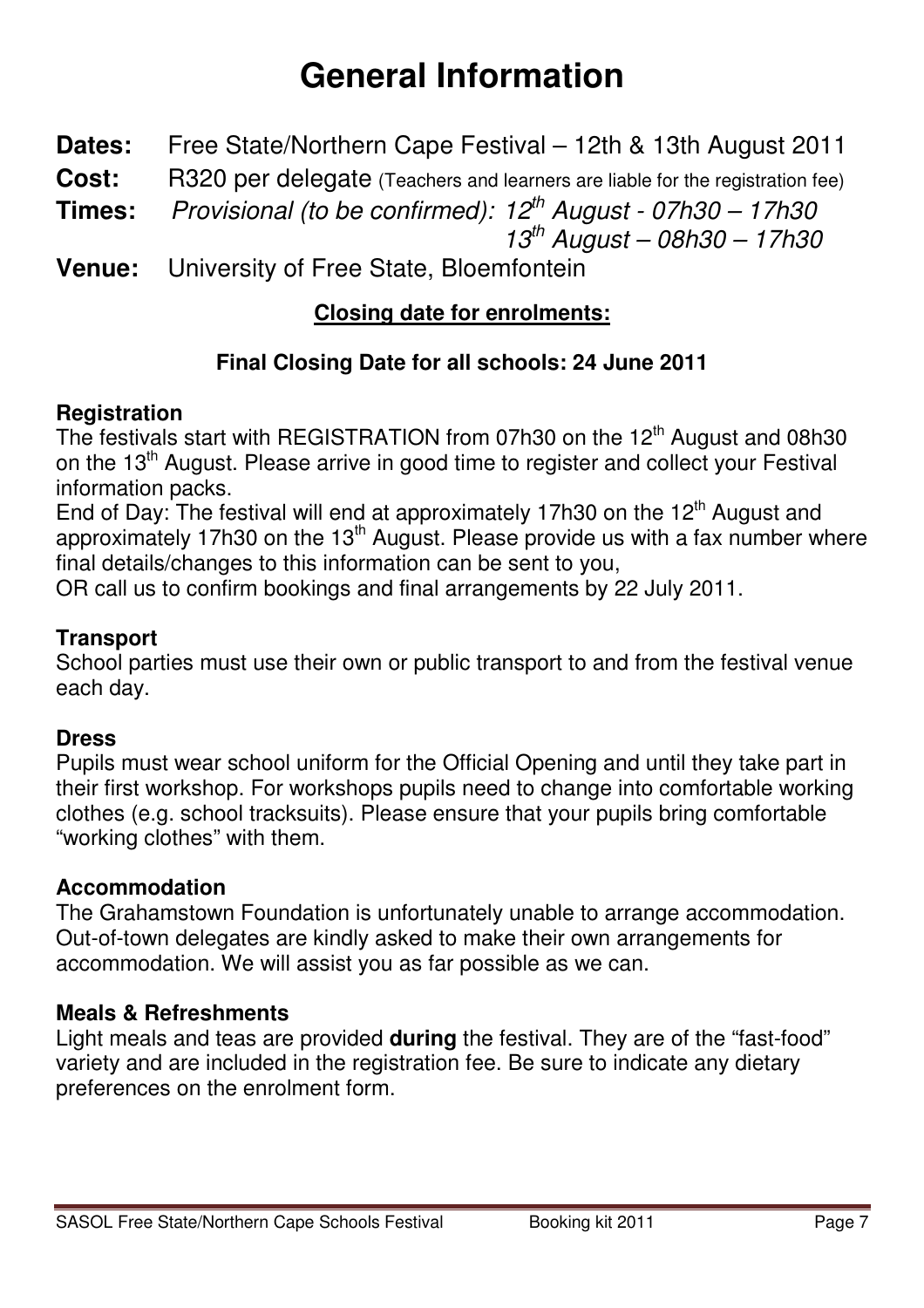### **Workshop choices**

Workshops are allocated on a first come, first served basis. Each workshop takes a limited number of people and so choices **cannot be guaranteed**. Please indicate your choices, in order of preference, on the enrolment form. Delegates will be placed in the workshops of their choice **if there is space**. Delegates will be supplied with workshop tickets at registration. A valid workshop ticket guarantees entry to a workshop.

### **Chaperons/Teachers**

Each school party must be accompanied by a teacher/chaperon. Chaperons are expected to remain with their learners throughout festival performances, to assume responsibility for pupils' behaviour, and to assist pupils in finding venues and workshops. Both learners and teachers stand to benefit enormously from the festival experience.

## **Bookings**

**Booking is essential to secure your place** and for making adequate catering and workshop arrangements. All bookings will be confirmed if you have supplied us with a fax number. You may also confirm your booking by calling Lily in the Schools Festival office on *046-603 1107, or faxing us at 046-622 7462.* 

*"It was a great experience."* 

*– Learner, 2010* 





*"I have definitely had an enlightening and an aweinspiring experience. Drama is my life and the possibilities are endless. I was inspired and your shows are well presented."* 

*- Learner, 2010*